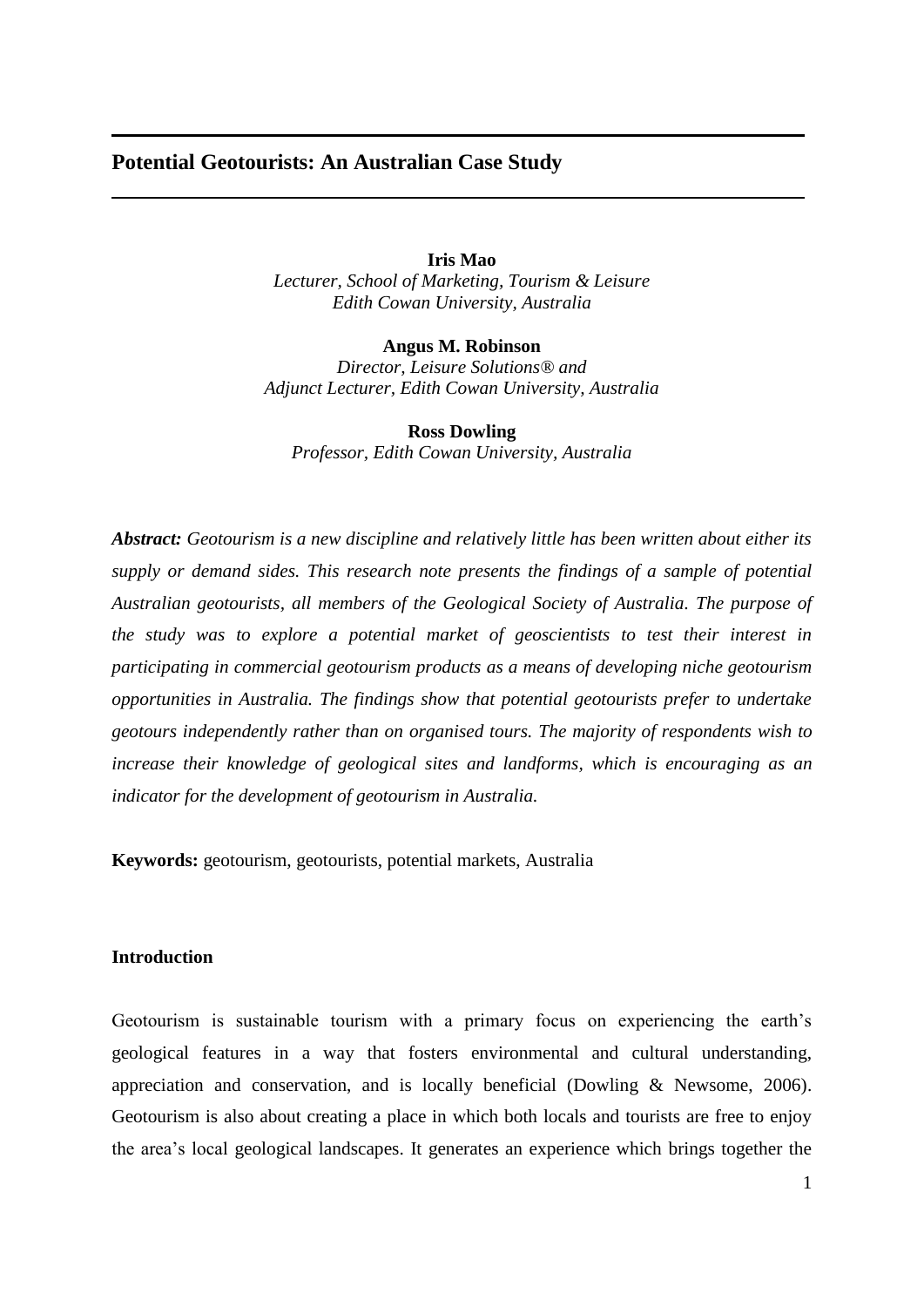local landscape, the local community and its visitors all of whom have different interests in the earth's formations (Dowling & Newsome, 2008). Allied to the development of geotourism is the evolution of geoparks. A geopark is an area with a geological heritage of significance, with a coherent and strong management structure and where a sustainable economic development strategy is in place (UNESCO, 2006). Geoparks have been established to create enhanced employment opportunities for the people who live there and foster economic benefits for them, usually through the development of sustainable tourism. These earth heritage sites are part of an integrated concept of protection, education and sustainable development.

Whilst there is a growing amount of research and understanding on the supply side of geotourism and geoparks (Dowling, 2008), there is relatively little known about the demand for these products (Robinson & Roots, 2008). Thus the aim of this research was to understand the extent of interest that Australian geoscientists have in participating in geotours either in Australia or overseas.

# **The Study**

A mail survey was used to collect data for this research by distributing a questionnaire to members of the Geological Society of Australia (GSA) in late 2008. The self-reported survey questionnaire was designed by Edith Cowan University and Leisure Solutions® . It comprised three sections, the first seeking information about respondents' demographic details, the second investigating their reasons for travel generally, and the third assessing their interests in geotourism. The questionnaire used a combined measurement method including both direct and open-ended questions.

### **Findings**

154 respondents were collected from the survey representing 7% of the GSA membership. The respondents were 84% male and 16% female, the largest age group being 55-64 year olds. The level of education of the group varied from undergraduates to those with a second degree education. Half of the respondents were employed on a full-time basis, with 29% being either semi or fully retired. Approximately one third of respondents work in consulting businesses (30%), a quarter are government employees (25%), a similar number work in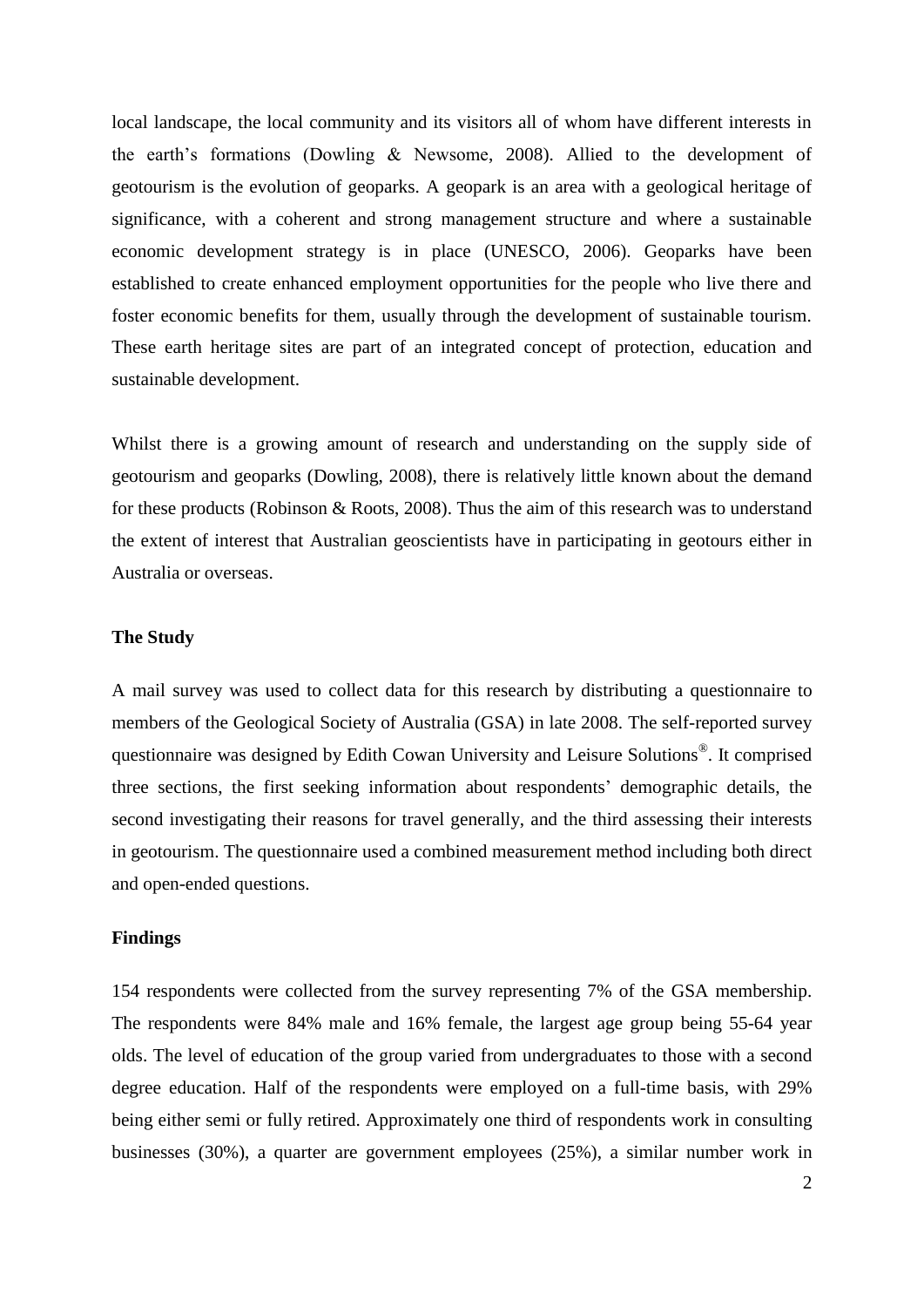industry (24%), with the remainder being academics (21%). Members of the sample group are well paid with the largest income group among the respondents having a weekly income in excess of AUD\$2000 per week (45%). The majority of respondents are at the life-stage of being 'empty nest - still working' or 'empty nest - retired' (57%).

### *Travel Purpose*

The most important travel purposes amongst the respondents were to increase their knowledge of geological sites and landforms, satisfy their curiosity, have memorable experiences, obtain intellectual stimulation, and visit destinations offering a unique bundle of features and attractions (Table 1, Figure 1).

#### **Table 1 - Important travel purposes**

| <b>Descriptive Statistics</b>                                                                                                        |     |         |         |        |                 |  |  |  |  |
|--------------------------------------------------------------------------------------------------------------------------------------|-----|---------|---------|--------|-----------------|--|--|--|--|
|                                                                                                                                      | N   | Minimum | Maximum | Mean   | Std. Dev jation |  |  |  |  |
| Increasing knowledge of<br>geological sites and<br>landforms                                                                         | 158 | 1.00    | 5.00    | 4.1582 | .88528          |  |  |  |  |
| To satisfy my curiosity                                                                                                              | 157 | 1.00    | 5.00    | 4.1401 | .85828          |  |  |  |  |
| To have a memorable<br>experience                                                                                                    | 156 | 1.00    | 5.00    | 4.1026 | .91707          |  |  |  |  |
| To obtain intellectual<br>stimulation                                                                                                | 157 | 1.00    | 5.00    | 4.0955 | .89000          |  |  |  |  |
| Visiting destinations<br>off ering a unique bundle<br>of features and attractions<br>(i.e. ecology, geology,<br>culture and history) | 158 | 1.00    | 5.00    | 4.0316 | .98019          |  |  |  |  |
| Valid N (listwise)                                                                                                                   | 156 |         |         |        |                 |  |  |  |  |

The three least important travel purposes amongst the respondents were being able to share travel experiences after returning home, visiting destinations offering a wide variety of cultural/art events and attractions, and meeting new people as part of a group tour.

Thus respondent's priorities were principally to increase their knowledge of geological sites and landforms, a finding which is significant for the development of geotourism destinations in Australia (Figure 2). As the respondents are mostly mature, well-educated, and comparatively well-established, they are more likely looking for inspiration and to satisfy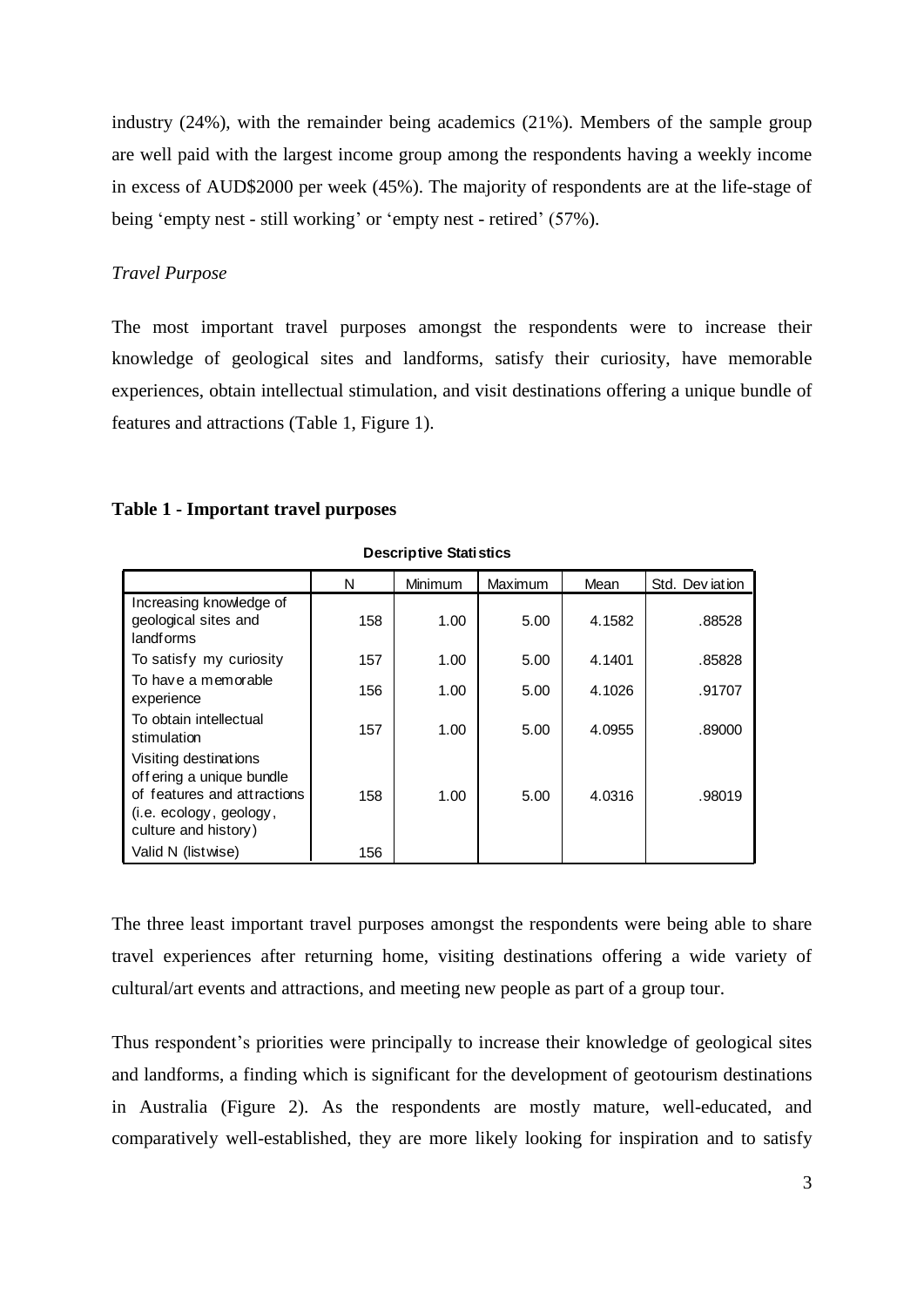their curiosity through geotourism activities instead of just looking for 'socialising' opportunities.

A number of additional suggestions were provided by respondents through the open-ended questions. They shared their views about accommodations, accessibility of attraction sites, information on sites, sites facilities, and experiences. All ideas are useful for the development of geotourism in Australia. Specific information provided on accommodation design and development should be taken into consideration because the different demographic groups all identified different types of accommodation requirements. For instance, younger people stated that they do not mind simpler accommodations such as tents or huts but those who are older, or have families, prefer better facilities and are more demanding of accommodation standards. The survey also identified a significant number of respondents who prefer to travel independently rather than taking group tours to geotourism sites.

Accessibility of visited sites was an important issue/concern for the respondents over 55 years (59%). Facilities which can make the sites easier to access such as wheelchair access for disabled people may have to be provided with the addition of ready access to medical facilities. Having good tour guides and detailed information on the geological icons onsite together with sound road access (to minimize damages to vehicles), was also suggested by respondents.

A key finding was that respondents prefer to travel independently in Australia or overseas rather than participating in group tours. Results indicated that respondents were unlikely to join a tour to visit a geotourism site in Australia (46%) or overseas (45%). Conversely respondents said they were more likely to travel independently to geotourism sites either in Australia (77%, Table 2) or overseas (53%, Table 3). These results indicate that geotourism destinations have not yet been fully developed for organized tour groups and also that the members of the GSA surveyed are well-travelled and knowledgeable enough to travel independently to geotourism sites.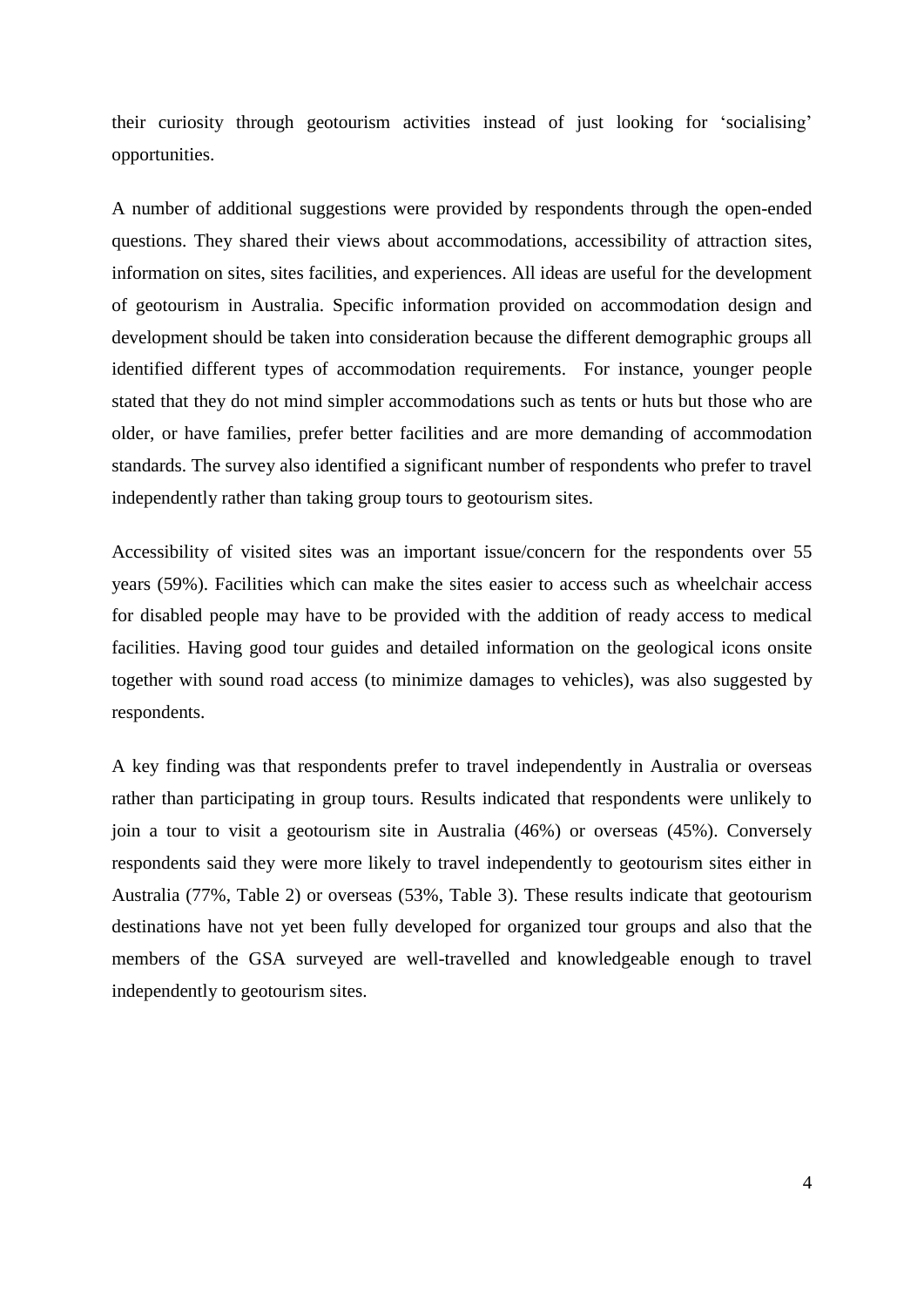|         |               |                |         |               | Cumulative |
|---------|---------------|----------------|---------|---------------|------------|
|         |               | Frequency      | Percent | Valid Percent | Percent    |
| Valid   | Very Unlikely | 6              | 3.5     | 3.8           | 3.8        |
|         | Unlikely      | 10             | 5.9     | 6.4           | 10.2       |
|         | Neutral       | 20             | 11.8    | 12.7          | 22.9       |
|         | Likely        | 70             | 41.2    | 44.6          | 67.5       |
|         | Very Likely   | 51             | 30.0    | 32.5          | 100.0      |
|         | Total         | 157            | 92.4    | 100.0         |            |
| Missing | 99.00         | $\overline{c}$ | 1.2     |               |            |
|         | System        | 11             | 6.5     |               |            |
|         | Total         | 13             | 7.6     |               |            |
| Total   |               | 170            | 100.0   |               |            |

# **Table 2 - Travel independently to an Australian geotourism site**

**Table 3 - Travel independently to an Overseas geotourism site**

|         |               |           |         |               | Cumulative |
|---------|---------------|-----------|---------|---------------|------------|
|         |               | Frequency | Percent | Valid Percent | Percent    |
| Valid   | Very Unlikely | 16        | 9.4     | 10.2          | 10.2       |
|         | Unlikely      | 30        | 17.6    | 19.1          | 29.3       |
|         | Neutral       | 28        | 16.5    | 17.8          | 47.1       |
|         | Likely        | 49        | 28.8    | 31.2          | 78.3       |
|         | Very Likely   | 34        | 20.0    | 21.7          | 100.0      |
|         | Total         | 157       | 92.4    | 100.0         |            |
| Missing | 99.00         | 2         | 1.2     |               |            |
|         | System        | 11        | 6.5     |               |            |
|         | Total         | 13        | 7.6     |               |            |
| Total   |               | 170       | 100.0   |               |            |

A significant association was found between age of respondents and independent travel to a future Australian geotourism site. All the age groups expressed that they are likely to travel independently to an Australian geotourism site. Compared to the rest of the age groups, respondents aged 15-24 are more dichotomic in their interest. Two thirds of them were 'very likely' to travel to an Australian geotourism destination independently whereas the interest of other age groups was more evenly distributed.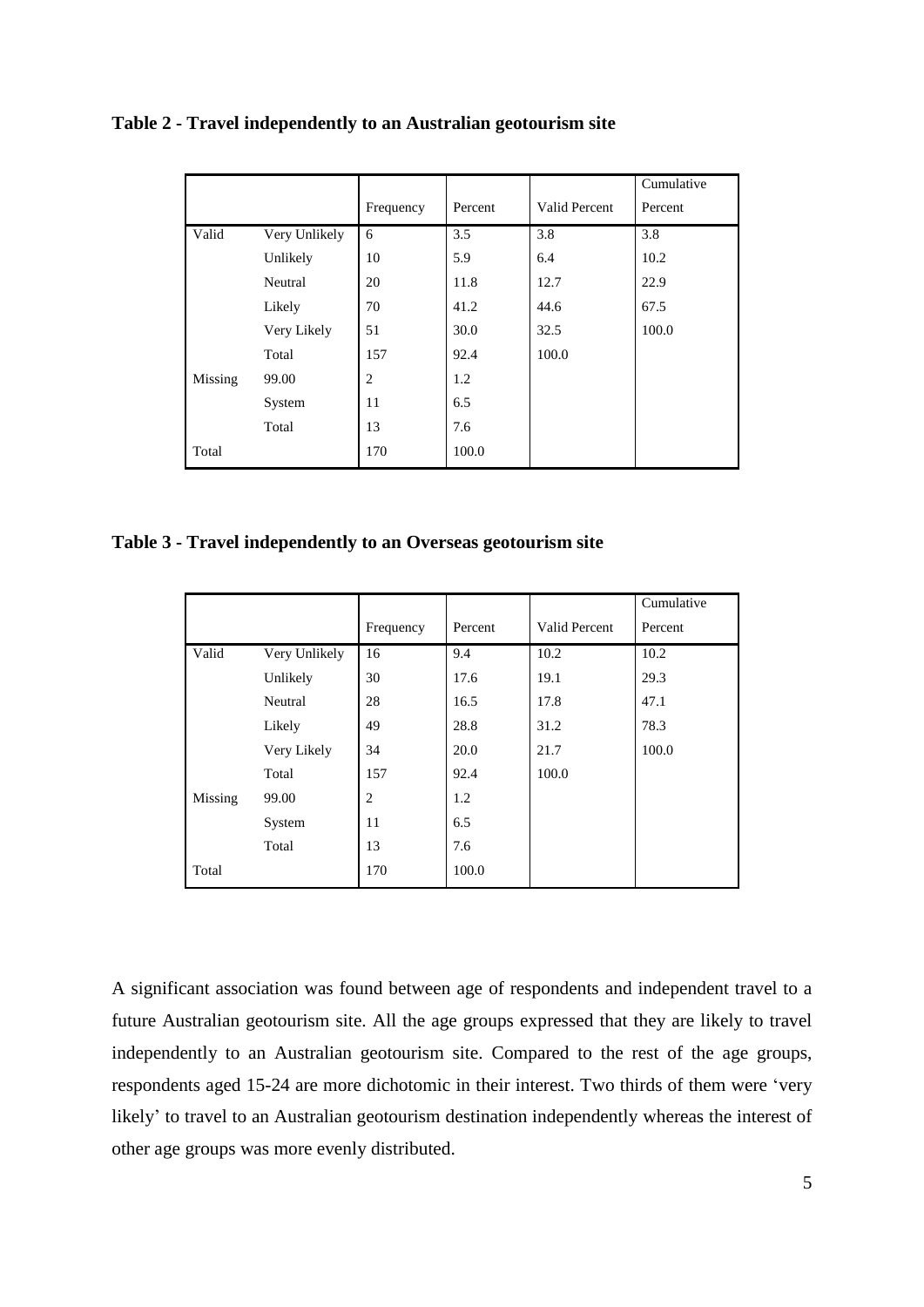The independent variables such as education level, employment status, employment sector and family income do not show significant associations with dependent interests of travel to an Australian and overseas geotourism site within a tour or independently.

Cross-tabulation analyses were also conducted to examine the relationships between the demographic characteristics of respondents and their travel purposes. A significant association was found between gender and the travel purpose 'experiencing a different life style'. The majority of male respondents were indifferent (41%) or believed that it was unimportant (34%) to experience a different lifestyle in a geotour, whereas the majority of female respondents thought it was not as important (60%). A moderate association was found between gender and 'enjoying fine food and wines'. Males and females have different perspectives in relations to enjoying wine and food during their travel to geotourism sites. More than a third of female respondent found it 'very important' where as only 8% of male respondents considered it 'very important'. The result implies that fine-dining options would be crucial to attract female travelers but not necessarily to male travellers.

Respondents also suggested that 'visiting destinations offering a unique bundle of features and attractions (ie. ecology, geology, history and culture)' is important. Therefore, organized geotours should offer a diversity of 'ABC' attractions including **A**biotic (non-living features such as geological attractions), **b**iotic features (including fauna and flora) and **C**ultural (including built attractions).

# **Conclusions**

Research on geotourism and geotourists is in its infancy and this research represents a smallscale preliminary investigation into the demand for geotourism products by potential Australian geotourists. The findings indicate that there is a strong interest in - visiting geotourism sites, increasing knowledge in history and geology, meeting people from different cultures, enjoying outdoor activities, and staying in simple accommodations. Respondents prefer to travel to Australian and overseas geosites independently rather than participate in organized tours, maybe because such tours do not exist at present, or if they do, they do not satisfy the respondent's needs and wants.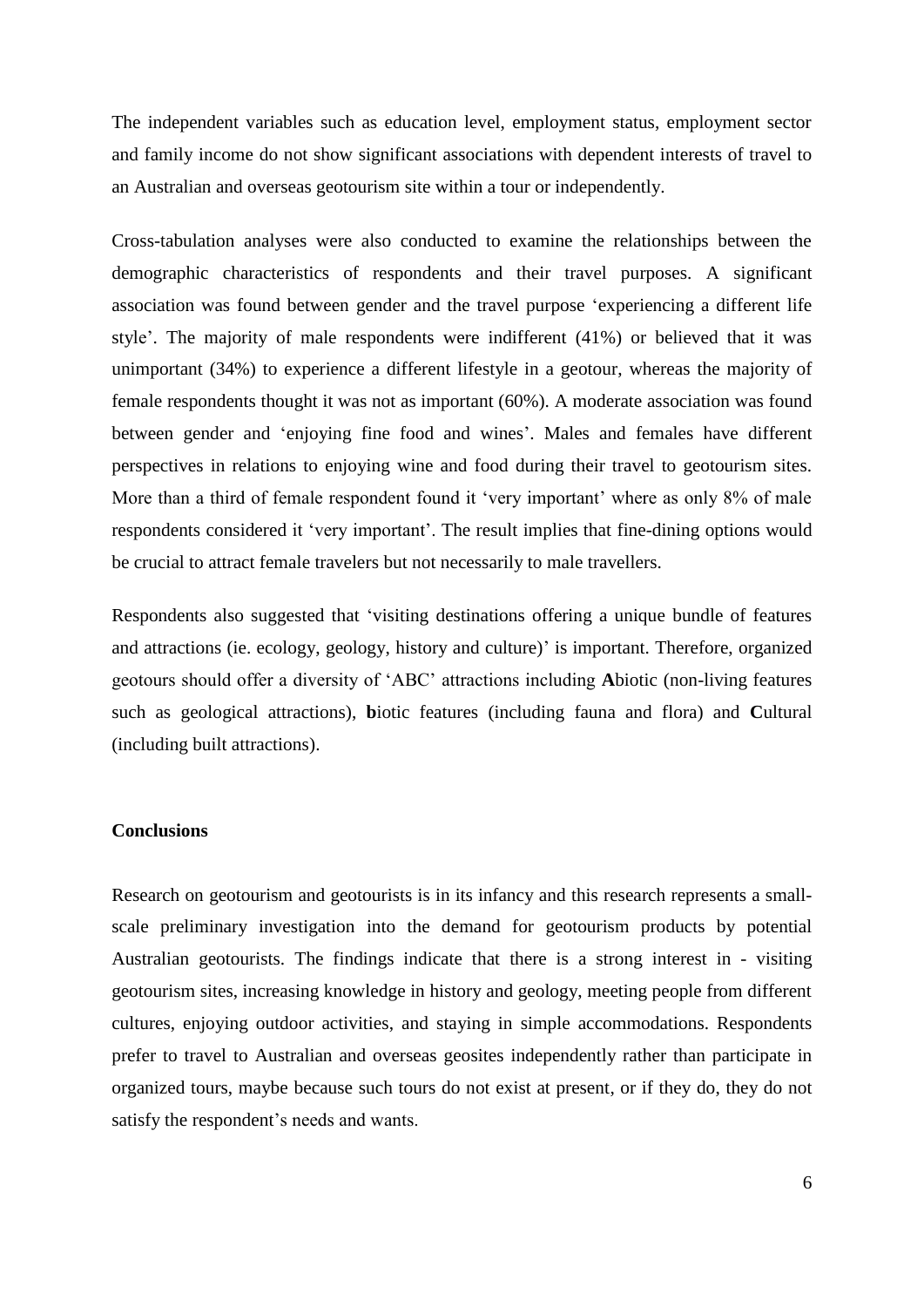Following on from the findings, a number of recommendations are made in relation to the future development of geological destinations in Australia. They include:

- Future geotourism development should focus on the 'older generation/retired/empty nest' market. These people have more time and money to spend on geological trips. They also have more interest in geotourism so will be more enthusiastic about the potential travel opportunities
- Most respondents expressed the desire to travel by themselves instead of as part of an organised tour. This is because they prefer an authentic experience away from groups.
- While this research focused on professionals involved or interested in geological matters, it is suggested that further research is undertaken on other professions such as teachers, medical professionals and engineers, etc who are not members of a geological society
- Destination development should include the five A's (that is, Access, Accommodations, Activities, Attractions, Amenities) for different travellers (independent travellers and tour groups), and particularly for people with disabilities (Figure 3)
- As geotourism destinations sometimes occur in relatively remote places, it is important to emphasize safe practices and consider ready access to medical facilities especially for elderly people in case of injuries
- Geotour transport must comply with high levels of safety as travellers attach a high importance to this
- Comprehensive information about the site should be provided to tourists before their visit by way of websites, in brochures or information at visitor centres
- Accurate, quality information is considered important across a range of levels including road signage, exhibit boards, maps and by tour guides etc (Figures  $4 \& 5$ )
- While geotourism development is sought, this should not be at the expense of conservation of sites. Thus developers and land managers should be encouraged to seek a balance between the conservation and development of geotourism sites.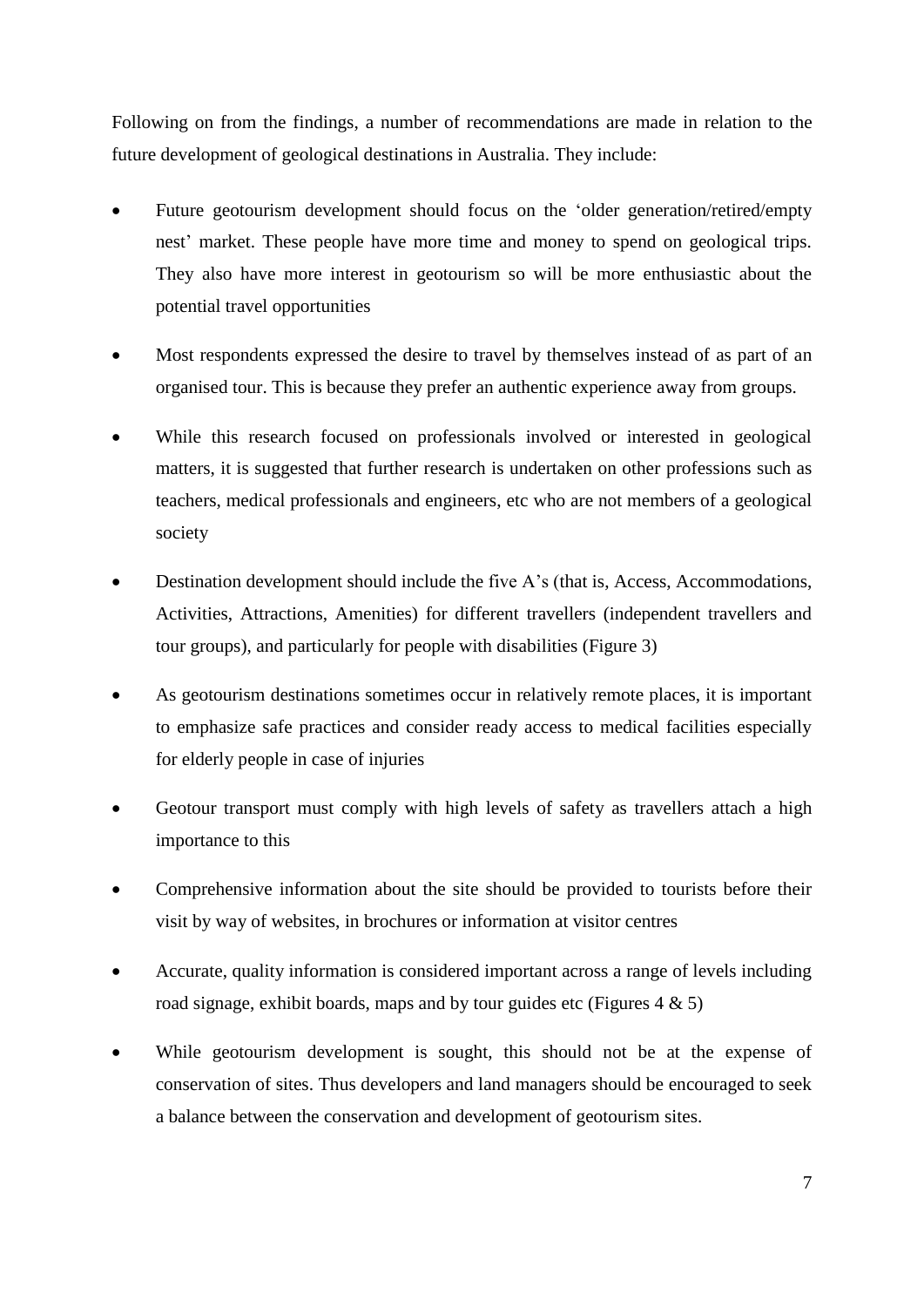#### **References**

- Dowling, R. (2008) The Emergence of Geotourism and Geoparks. *Journal of Tourism*, IX (2): 227-236.
- Dowling, R. & Newsome, D. eds. (2006) *Geotourism*. Oxford: Elsevier Butterworth-Heinemann.
- Dowling, R.K. and Newsome, D. eds. (2008) *Geotourism.* Proceedings of the Inaugural Global Geotourism Conference, 'Discover the Earth Beneath our Feet', Fremantle, Western Australia, 17-20 August. Promaco Conventions Pty, Ltd, pp478.
- Robinson, A.M. and Roots, D. (2008) *Marketing tourism sustainably*. In Dowling, R.K. & Newsome, D. eds. *Geotourism.* Proceedings of the Inaugural Global Geotourism Conference, 'Discover the Earth Beneath our Feet', Fremantle, Western Australia, 17- 20 August. Promaco Conventions Pty, Ltd, 303-317.
- UNESCO (2006) *Global Geoparks Network*. Paris: Geoparks Secretariat, Global Earth Observations Section, Division of Ecological and Earth Sciences, UNESCO.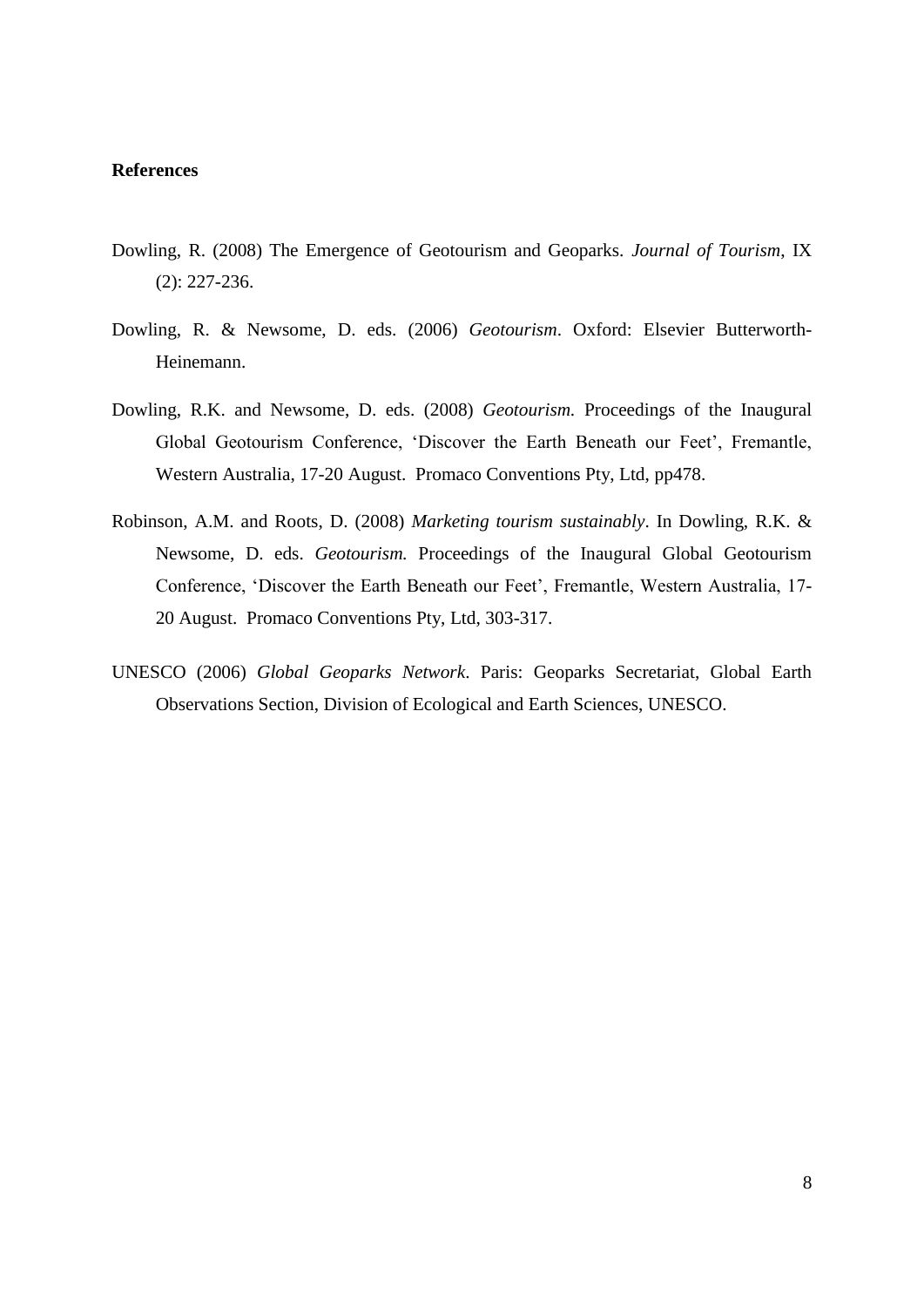Figure 1: A Key Australian Geosite - the Bungle Bungles, Purnululu World Heritage Region, north Western Australia



Figure 2: Information Panel - Purnululu World Heritage Region



Figure 3: Tented Accommodation - Purnululu World Heritage Region